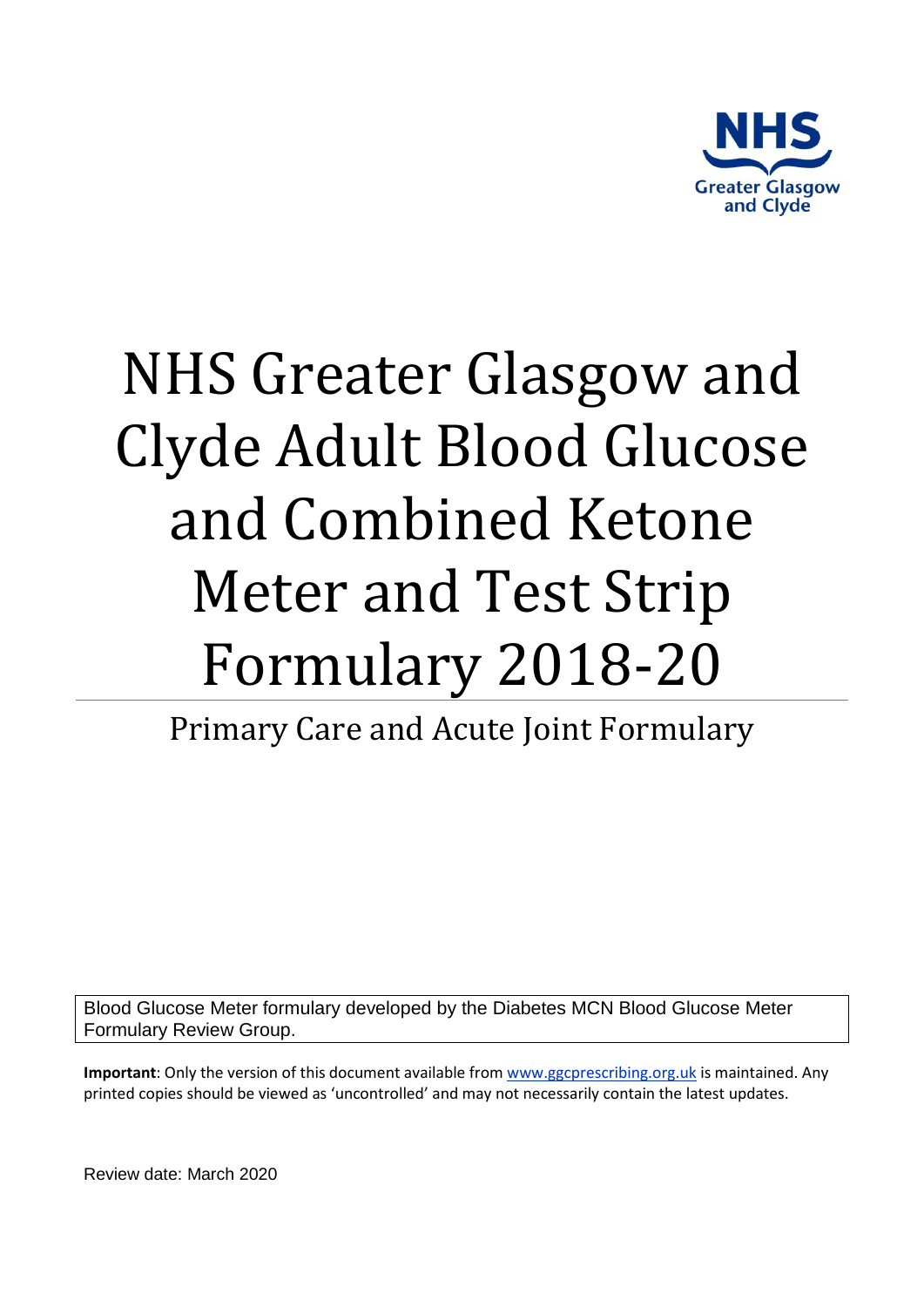## **Foreword**

The NHS Greater Glasgow & Clyde Blood Glucose and Combined Ketone Meter Test Strip Formulary has been developed to provide practitioners with a selection of preferred meters and test strips for adult patient self monitoring of blood glucose and ketones.

Self monitoring of blood glucose (SMBG) is necessary for patients treated with insulin or other medication with a high risk of hypoglycaemia. The NHS GGC Guideline for Self Monitoring of Blood Glucose is available on staffnet (via www.ggcprescribing.org.uk).

Self monitoring of blood glucose and ketones involves the use of meters and test strips. Meters are not available on the NHS while the testing strips or discs are. Historically, meters were supplied either by the diabetes team, practice nurse or purchased online or through community pharmacies by the patient or family members.

All blood glucose meters and test strips meet the international manufacturing quality standard for blood glucose meters and test strips ISO 15197 (2013).

Taking a formulary approach to monitoring systems will provide benefits in terms of aiding continuity and increase familiarity with a select range of meters amongst healthcare professionals. Rationalising the range of products in use assures that only clinically proven and cost effective products are used.

It is recognised that variation in product choice may occur in specialist areas. In such circumstances providing primary care clinicians with the rational for an alternative choice to the preferred meters will avoid any delay in the supply of strips and lancets.

Practitioners should aim to prescribe a product included in the Formulary and only use a nonformulary product when there is a good clinical reason for doing so. Test strips out with the formulary may only be prescribed on GP10 if there is a clear clinical need for a non-formulary choice to be made.

Supplies of the preferred meters and starter packs can be obtained by contacting the local representatives as listed in the reference table. Patients should be dissuaded from purchasing a meter themselves without prior discussion with their healthcare professional as strips and lancets will not automatically be supplied.

The Blood Glucose and Combined Ketone Meter Formulary follows the same structure as the NHSGGC Formulary with choices being subdivided into two categories: Preferred List – these represent the first line choices for use by the majority of patients with type 1 and type 2 diabetes requiring a meter, Total Formulary List– contains a specialist meters for use with insulin pumps plus a second line option for general use.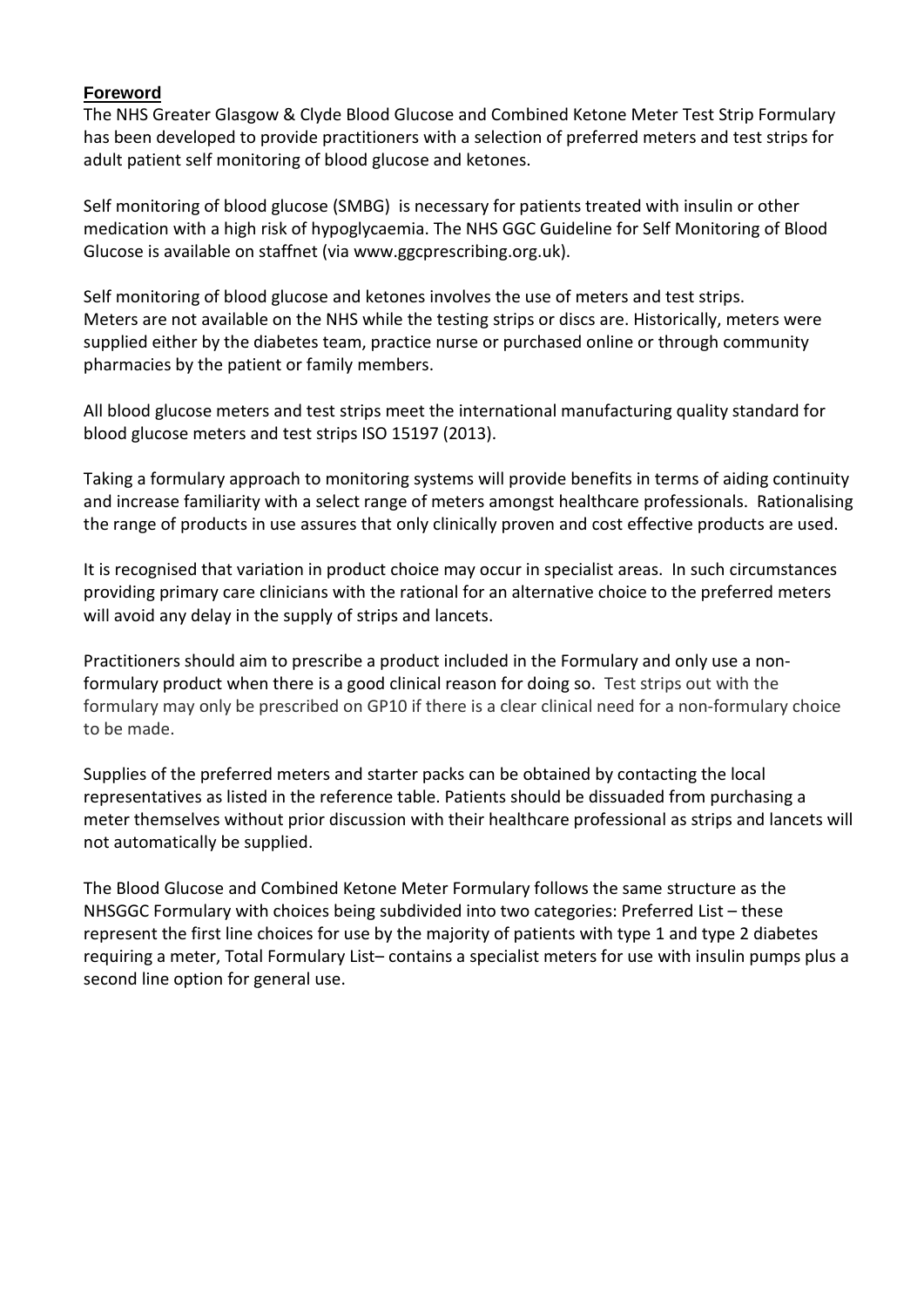# **NHS GG&C Blood Glucose and Combined Ketone Meters & Strip Formulary**

Specific meter & test strip information can be found in the attached Reference Table

## **Preferred List Blood Glucose Meters & Strips**

Preferred blood glucose meters for adult patients with type 1 and type 2 diabetics not on an insulin pump

• **GlucoRx Nexus system meters including Nexus, Mini Ultra & Voice.** 

This includes three device options: the Voice provides an audible option for the visually impaired, the Mini a small discrete meter and the standard Nexus easy to read device.

• **Glucomen Areo**

The Areo is a simple easy to read & use device. It uses near field communication (NFC) to allow electronic transfer of results.

# **Blood Glucose & Ketone Monitoring in patients with type 1 diabetes**

• **Glucomen Areo 2K** 

Glucomen Areo with the addition of ketone and blood glucose testing in the one meter with NFC technology to transfer information to Android devices

• **CareSens Dual** CareSens Dual is an easy to read device combining blood glucose & ketone testing in one meter. The addition of Bluetooth $TM$  technology enables easy transfer of information to both Android and Apple[iOS] devices.

## **Total Formulary Blood Glucose Meters & Strips**

**Second line** blood glucose meter for adult patients with type 1 and type 2 diabetes who are not on an insulin pump:

• **One Touch Select Plus** 

Currently the One Touch offers a different visual display but requires a larger blood volume size and uses small strips that patients with dexterity problems may find hard to use.

• **Contour Next Link For use with Insulin Pump.** Contour Next Link is used in conjunction with Medtronics insulin pump and will be supplied from the diabetes clinic.

**The Formulary recommendations apply across primary and secondary care.** Supplies of the preferred meters and starter packs can be obtained by contacting the local representatives as listed in the reference table.

**Glucomen Areo and Areo 2K:** Martha MacKenzie 07833682116 **GlucoRx Nexus system meters including Nexus, Mini & Voice:** Linda Brown 07741262097 **CareSens Dual:** Jim Swift 07880385464

**Patients should be dissuaded from purchasing a meter themselves without prior discussion with their healthcare professional as strips and lancets will not automatically be supplied.**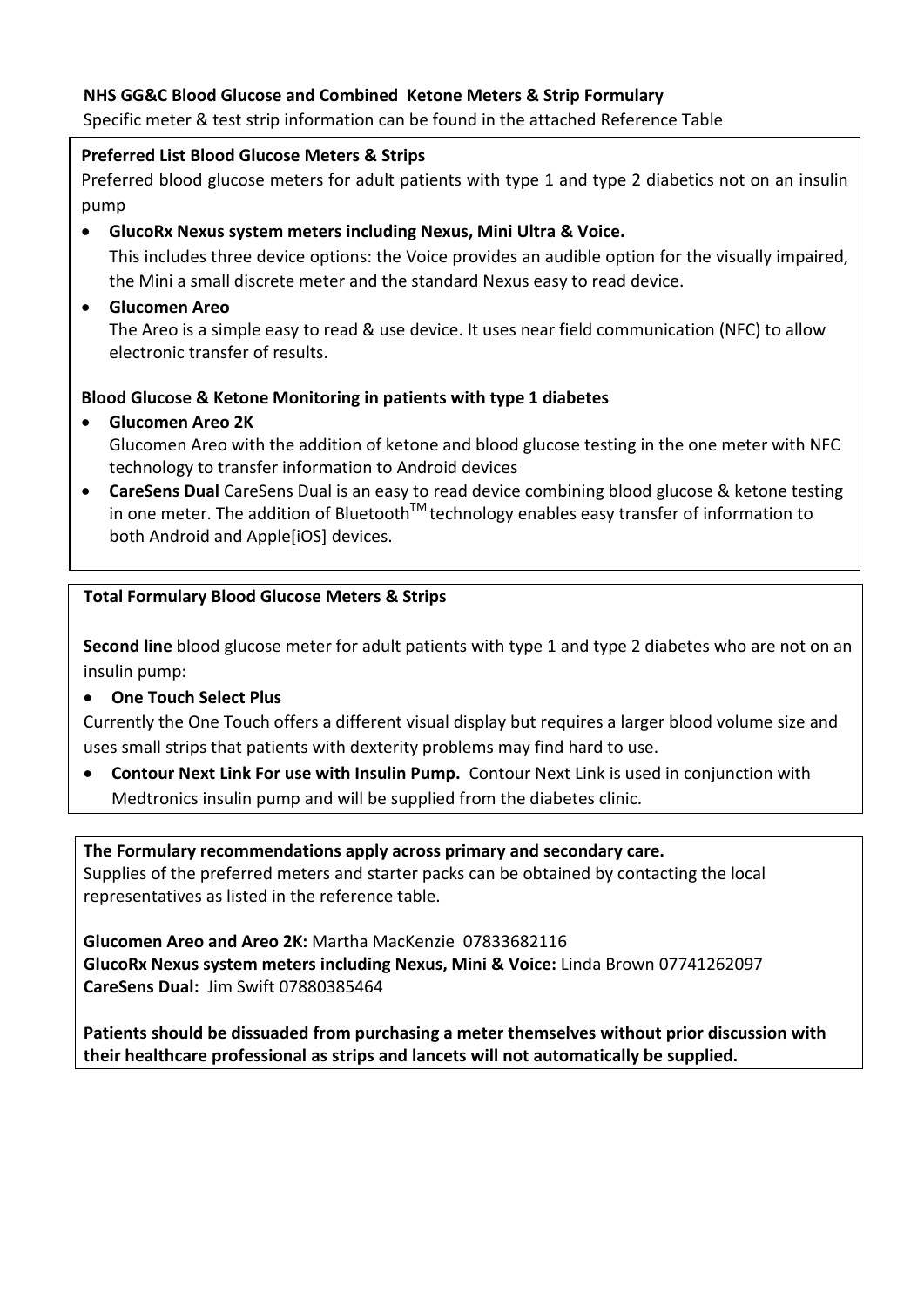|                                                 | <b>Preferred List Formulary</b><br><b>Meter</b>                                                     | <b>Preferred List Formulary</b><br><b>Meter</b>                                                     | <b>Preferred List</b><br><b>Formulary Meter</b>                                        | <b>Preferred List Formulary</b><br><b>Meter</b>                                                            |
|-------------------------------------------------|-----------------------------------------------------------------------------------------------------|-----------------------------------------------------------------------------------------------------|----------------------------------------------------------------------------------------|------------------------------------------------------------------------------------------------------------|
| Meter                                           | <b>Glucomen Areo</b>                                                                                | <b>GlucoRx Nexus System</b>                                                                         | <b>GlucoRx Nexus Mini</b><br>Ultra                                                     | <b>GlucoRx Nexus Voice</b>                                                                                 |
|                                                 |                                                                                                     |                                                                                                     | 59                                                                                     | $\mathsf{M}% _{T}=\mathsf{M}_{T}\!\left( a,b\right) ,\ \mathsf{M}_{T}=\mathsf{M}_{T}\!\left( a,b\right) ,$ |
| <b>Features</b>                                 | Large glow in the dark<br>display. Strip ejection<br>avoids blood contact.                          | Large LCD screen with<br>backlight. Strip ejection<br>avoids blood contact.                         | Small & compact. Strip<br>ejection avoids blood<br>contact.                            | Audio feedback for visually<br>impaired patients. Strip<br>ejection.                                       |
| Memory<br>capacity                              | 730                                                                                                 | 1000                                                                                                | 1000                                                                                   | 450                                                                                                        |
| <b>Glucose Strip</b><br>Name                    | Glucomen Areo                                                                                       | <b>GlucoRx Nexus</b>                                                                                | <b>GlucoRx Nexus</b>                                                                   | <b>GlucoRx Nexus</b>                                                                                       |
| <b>Drug Tariff</b><br>price (pence)             | 995                                                                                                 | 995                                                                                                 | 995                                                                                    | 995                                                                                                        |
| <b>Test Strips</b>                              |                                                                                                     | 2 vials of 25 strips or 1 vial<br>of 50 strips                                                      | 2 vials of 25 strips or 1<br>vial of 50 strips                                         | 2 vials of 25 strips or 1 vial<br>of 50 strips                                                             |
| Strip expiry<br>date                            | 9 months from opening                                                                               | 6 months from opening vial                                                                          | 6 months from opening<br>vial                                                          | 6 months from opening vial                                                                                 |
| Sample size                                     | $0.5$ $\mu$ L                                                                                       | $0.5$ $\mu$ L                                                                                       | $0.5 \mu L$                                                                            | $0.5$ $\mu$ L                                                                                              |
| Time for<br>results                             | 5 sec                                                                                               | 5 sec                                                                                               | 5 sec                                                                                  | 5 sec                                                                                                      |
| Range                                           | 1.1-33.3 mmol/L                                                                                     | 1.1-33.3 mmol/L                                                                                     | 1.1-33.3 mmol/L                                                                        | 1.1-33.3 mmol/L                                                                                            |
| <b>Alternative Site</b><br>Testing<br>Supported | Yes - fingertip, palm and<br>forearm                                                                | Yes - fingertip, forearm,<br>upper arm, hand, thigh and<br>calf                                     | Yes-fingertip, forearm,<br>upper arm, hand, thigh<br>and calf                          | Yes - fingertip, forearm,<br>upper arm, hand, thigh and<br>calf                                            |
| Haematocrit                                     | 10-70%                                                                                              | 30-60%                                                                                              | 30-60%                                                                                 | 30-60%                                                                                                     |
| Enzyme                                          | Glucose Oxidase                                                                                     | GDH - FAD                                                                                           | GDH - FAD                                                                              | $GDH-FAD$                                                                                                  |
| Replacement<br>batteries                        | Two 3V CR2032 Lithium<br><b>Battery</b><br><b>Contact Customer Service</b><br>- supplied by courier | Two 1.5V AAA size alkaline<br>batteries<br><b>Contact Customer Service</b><br>- supplied by courier | One 1.5V AAA alkaline<br>battery. Contact<br>Customer Service -<br>supplied by courier | Two 1.5V AAA size alkaline<br>batteries<br><b>Contact Customer Service</b><br>- supplied by courier        |
| Website                                         | www.glucomen.co.uk<br>includesvideos                                                                | www.glucorx.co.uk<br>include videos - FAQ &<br>ordering                                             | www.glucorx.co.uk<br>include videos - FAQ &<br>ordering                                | www.glucorx.co.uk<br>includedVideos - FAQ &<br>ordering                                                    |
| Connectivity to<br>Diasend                      | yes                                                                                                 | yes                                                                                                 | No @ February 2018                                                                     | yes                                                                                                        |
| Company<br>details                              | Menarini                                                                                            | Gluco Rx                                                                                            | Gluco Rx                                                                               | Gluco Rx                                                                                                   |
| Customer<br>Service                             | 0800 243 667                                                                                        | 01483 755133                                                                                        | 01483 755133                                                                           | 01483 755133                                                                                               |
| <b>Working hours</b>                            | Mon- Fri - 8.30-5.30                                                                                | 9-5 Monday to Friday                                                                                | 9-5 Monday to Friday                                                                   | 9-5 Monday to Friday                                                                                       |
| Local<br>representative                         | Martha MacKenzie<br>07833682116                                                                     | Linda Brown<br>07741262097                                                                          | Linda Brown<br>07741262097                                                             | Linda Brown<br>07741262097                                                                                 |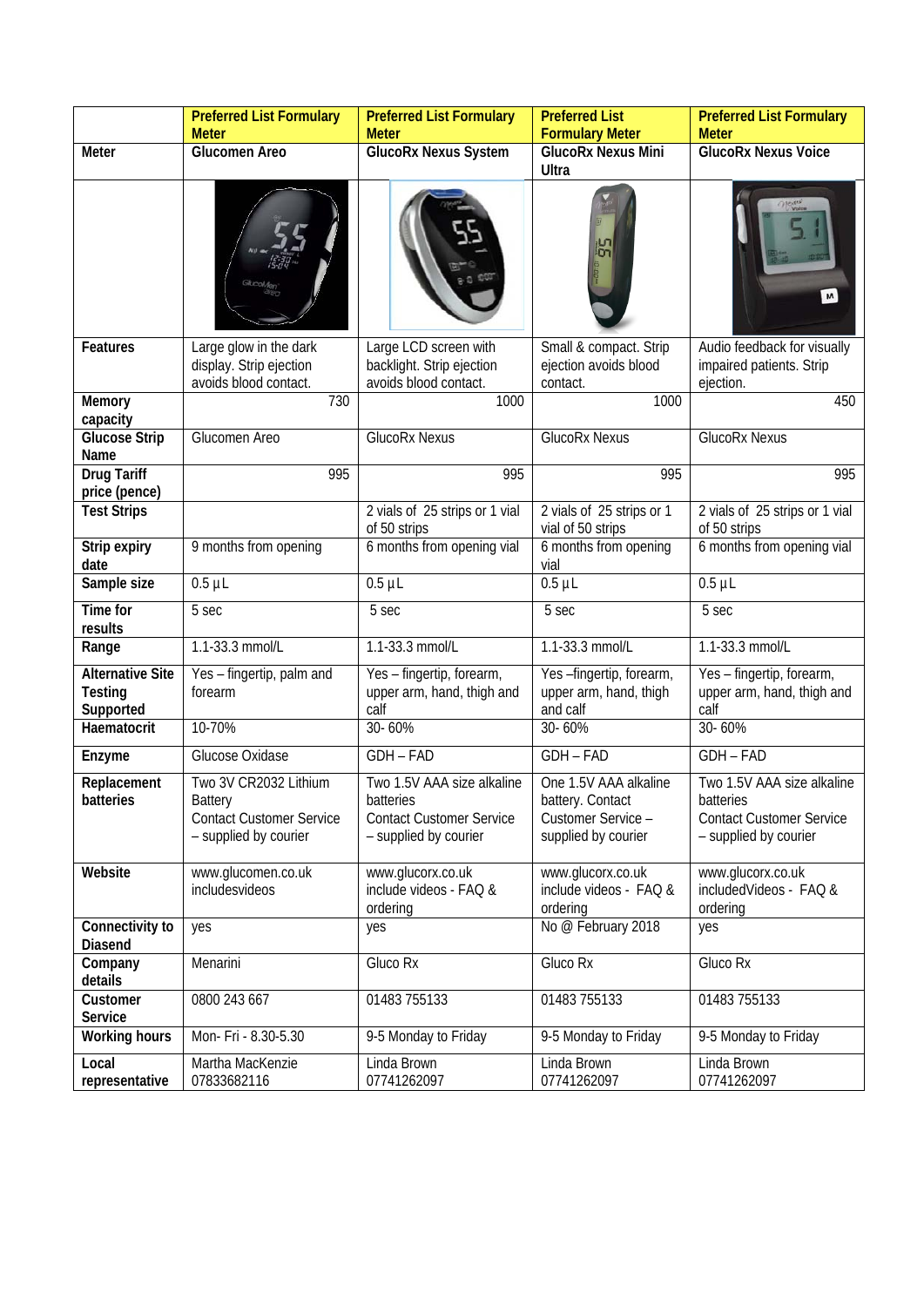|                                              | <b>Combined Meter Preferred</b><br><b>List Formulary</b>                           | <b>Combined Meter</b><br><b>Preferred List Formulary</b> |
|----------------------------------------------|------------------------------------------------------------------------------------|----------------------------------------------------------|
|                                              | <b>CareSens Dual</b>                                                               | <b>Glucomen Areo 2K</b>                                  |
|                                              | 0924 2:37.<br>$\blacktriangleleft$ $\parallel$ S $\parallel$ $\blacktriangleright$ |                                                          |
| Memory capacity                              | 1000                                                                               | 730                                                      |
| <b>Glucose Strips name</b>                   | CareSens Pro                                                                       | Glucomen Areo Sensor                                     |
| <b>Drug Tariff price</b>                     | £9.95                                                                              | £9.95                                                    |
| <b>Test Strips</b>                           | One vial of 50                                                                     | One vial of 50 strips                                    |
| Strip expiry date                            | 12 months from opening                                                             | 9 mnths from opening                                     |
| Sample size                                  | $0.4 \mu L$                                                                        | $0.5$ $\mu$ L                                            |
| <b>Time for results</b>                      | 5 sec                                                                              | 5 sec                                                    |
| Range                                        | 1.1-33.3 mmol/L                                                                    | $1.\overline{1.33.3 \text{ mmol/L}}$                     |
| <b>Alternative Site Testing</b><br>Supported | Yes - fingertip, palm and<br>forearm                                               | Yes - fingertip, palm and<br>forearm                     |
| Haematocrit                                  | 15-65%                                                                             | 10-70%                                                   |
| Enzyme                                       | <b>GDH - FAD</b>                                                                   | Glucose Oxidase                                          |
| <b>Replacement batteries</b>                 | Two 3V CR2032 Lithium<br><b>Battery</b>                                            | Two 3V CR2032 Lithium<br><b>Battery</b>                  |
| Website                                      | http://spirit-healthcare.co.uk                                                     | www.glucomen.co.uk<br>includes videos                    |
| Connectivity to<br>Diasend                   | yes                                                                                | yes                                                      |
| Company details                              | Spirit Healthcare                                                                  | Menarini                                                 |
| <b>Customer Service</b>                      | 0800 881 5423                                                                      | 0800 243 667                                             |
| <b>Working hours</b>                         | 24 hours                                                                           | Mon- Fri - 8.30-5.30                                     |
| Local representative                         | <b>Jim Swift</b><br>07880385464                                                    | Martha MacKenzie<br>07833682116                          |
| Wireless connectivity                        | Bluetooth                                                                          | NFC or blue tooth dongle                                 |
| App name                                     | SmartLog                                                                           | Glucalog Lite/ Mobile                                    |
| <b>Carb Counting App</b>                     | Balansio                                                                           | RapidCalc                                                |
|                                              | Ketone                                                                             | Ketone                                                   |
| Blood sample size                            | 0.5                                                                                | 0.8                                                      |
| Ketone Strips name                           | Ketosens                                                                           | Glucomen Areo Ketone<br>Sensor                           |
| Shelf life strips                            | Expiry date on pack Foil<br>Wrapped                                                | Expiry date on pack Foil<br>Wrapped                      |
| DT Ketone Strip Price<br>(10)                | £9.95                                                                              | £9.95                                                    |
| Measurement time                             | 8 sec                                                                              | 8 sec                                                    |